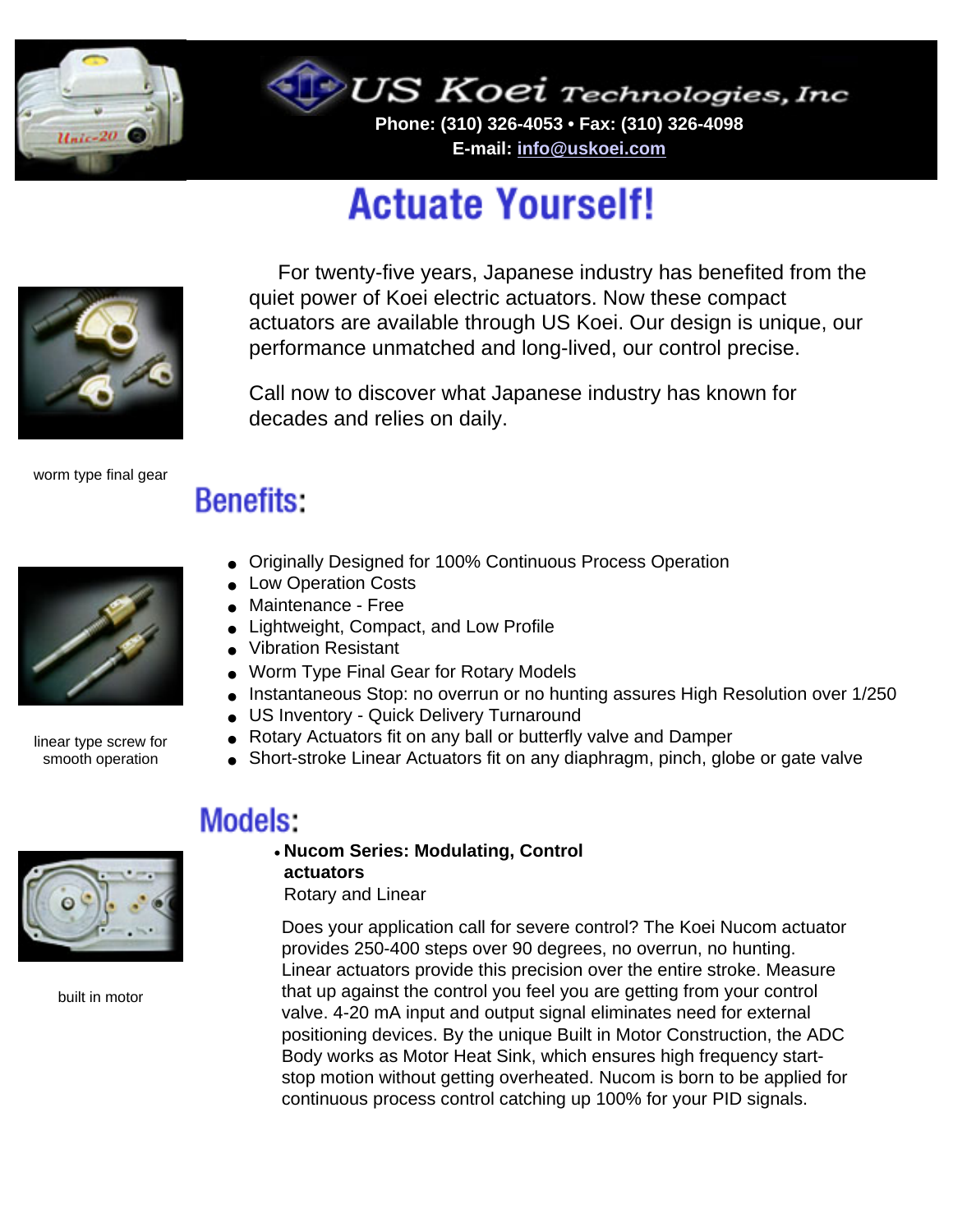

easy-to-see opening ndicator



thermal protector

#### • **Unic Series: On/Off electric actuators**

Rotary and Linear

Sharing the same body and power train as Nucom, the Unic model is naturally over-spec. for just on-off. Its **Nema 4X** housing is made of Aluminum Die Cast with the electric motor built in structure making a small, compact and lightweight actuator with powerful torque output. Torque ranges: 87-17,360 inch pounds. Thrust 77-2640 pound force. The palm sized Unic Z/05 is suitable for small butterfly and ball valves. The largest Unic-200 weighs only 50 lbs., is 15 x 10 x 7 inches in dimension, and generates more than 17,000 in lb. with no secondary reduction required.

#### • **ESD: Emergency Shutdown**

Compact housing contains powerful nickel cadmium battery-eliminates the need for bulky ups systems, simplifying installation and upkeep. Lightening quick speed (.25 seconds-7.5 seconds) 100 operations after shutdown.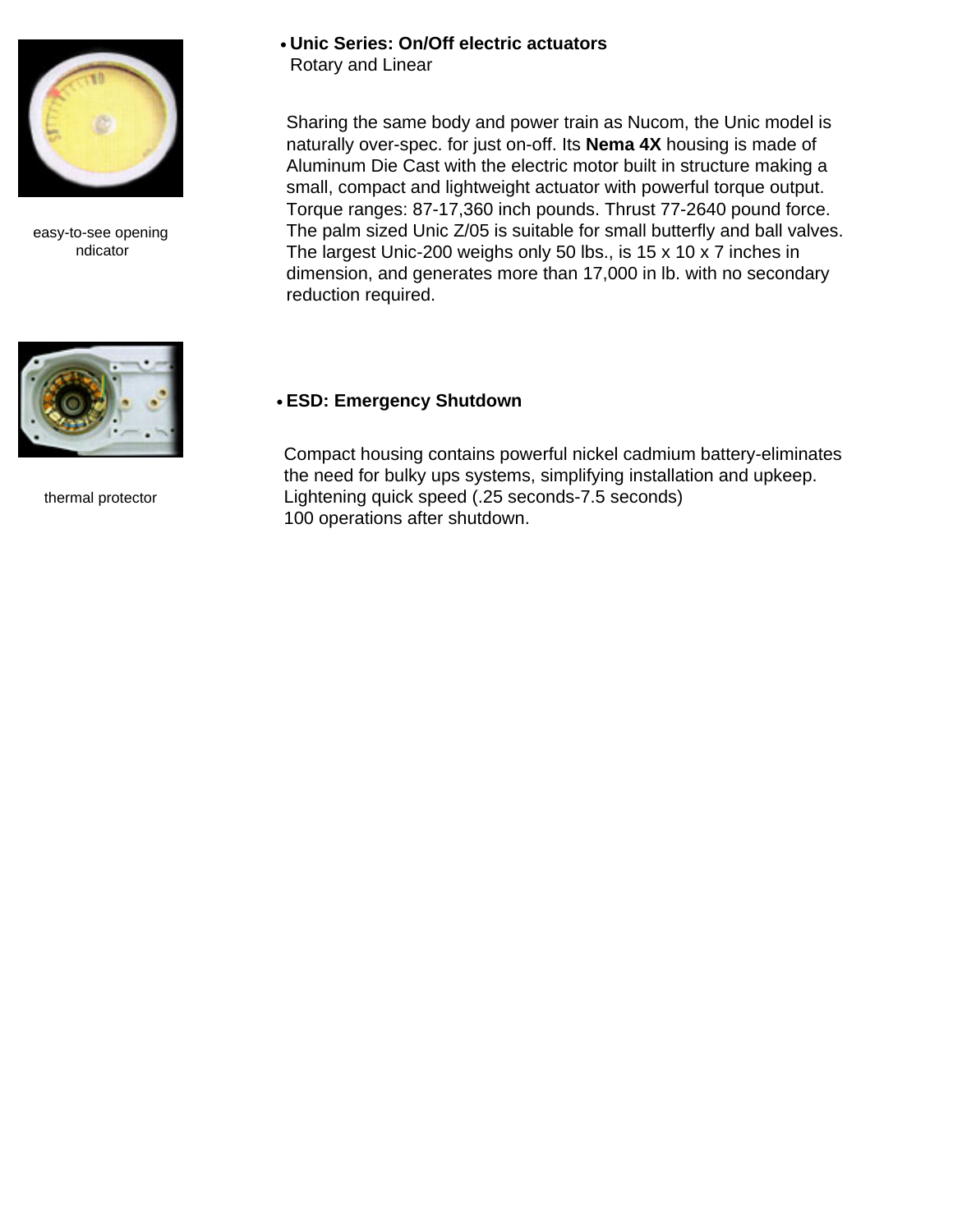### **Nucom Series: Modulating, Control actuators**

# **Nucom Series Rotary Models Specifications Sheet**

| <b>Nucom Rotary</b><br><b>Models:</b>     | ${\bf z}$                                                                                        | <b>10NS</b>                                              | <b>10 NM</b>  | <b>10NL</b> | <b>10NL-</b><br><b>100</b>                    | <b>10NL-</b><br>150 | <b>10NL-</b><br>200 |  |  |  |
|-------------------------------------------|--------------------------------------------------------------------------------------------------|----------------------------------------------------------|---------------|-------------|-----------------------------------------------|---------------------|---------------------|--|--|--|
| <b>Output Shaft Torque</b><br>(lb. in.)   | 174                                                                                              | 434                                                      | 1736          | 4340        | 8680                                          | 13,020              | 17,360              |  |  |  |
| pound ft.                                 | 14                                                                                               | 36                                                       | 144           | 360         | 723                                           | 1085                | 1447                |  |  |  |
| N.m.                                      | 19.6                                                                                             | 49                                                       | 196           | 490         | 980                                           | 1470                | 1960                |  |  |  |
| <b>Output Shaft</b><br><b>Resolution</b>  | Over $1/250$ (Max. $1/400$ upon request)                                                         |                                                          |               |             |                                               |                     |                     |  |  |  |
| <b>Power consumption</b>                  | <b>40 VA</b>                                                                                     | <b>70 VA</b>                                             | <b>200 VA</b> | 350 VA      | 350 VA                                        | 350 VA              | 350 VA              |  |  |  |
| <b>Consumption resting</b>                |                                                                                                  |                                                          |               | 2 VA        |                                               |                     |                     |  |  |  |
| <b>Input Signal</b>                       |                                                                                                  | 4-20 mA standard (optional 0-10V, 1-5V, 4-12mA, 12-20mA) |               |             |                                               |                     |                     |  |  |  |
| <b>Output Signal</b>                      | 1-5 V DC                                                                                         |                                                          |               |             | 4-20 mA standard.                             |                     |                     |  |  |  |
| <b>Power Source</b>                       | Single phase: 100 vAC, 110 vAC, 115 vAC, 120 vAC, 200vAC, 220 vAC,<br>230 vAC, 240 vAC 50-60 Hz. |                                                          |               |             |                                               |                     |                     |  |  |  |
| <b>Operation Angle</b>                    | Quarter Turn: 0-90 degree                                                                        |                                                          |               |             |                                               |                     |                     |  |  |  |
| <b>Travel Speed at 60</b><br>Hz           | 12.5                                                                                             | 12.5                                                     | 12.5          | 12.5        | 25                                            | 37.5                | 50                  |  |  |  |
| <b>Thermal Protector</b>                  |                                                                                                  |                                                          |               |             | Standard accessory: Built-in, auto reset type |                     |                     |  |  |  |
| <b>Ambient</b><br><b>Temperature</b>      | $-25$ C to $+55C$ ( $-13$ F to 131 F)                                                            |                                                          |               |             |                                               |                     |                     |  |  |  |
| <b>Insulation</b><br><b>Resistance</b>    | 500 vDC / 100 M ohm                                                                              |                                                          |               |             |                                               |                     |                     |  |  |  |
| <b>Rated Current, Amp.</b><br>120v/240vAC | 0.3/0.2                                                                                          | 0.65/<br>0.35                                            | 1.8/<br>0.9   | 2.4/<br>1.2 | 2.8/<br>1.4                                   | 3.4/<br>1.7         | 3.4/<br>1.7         |  |  |  |
| <b>Manual Operation</b>                   |                                                                                                  |                                                          |               |             | Detachable crank handle (std. accessory)      |                     |                     |  |  |  |
| <b>Stopper</b>                            | In operation: Limit switches: Full Open/Close. Manual operation:<br><b>Mechanical stopper</b>    |                                                          |               |             |                                               |                     |                     |  |  |  |
| <b>Housing Rating</b>                     | NEMA 4/4X certified by UL labs                                                                   |                                                          |               |             |                                               |                     |                     |  |  |  |
| <b>Housing Material</b>                   | ADC-12: Diecast Aluminum alloy                                                                   |                                                          |               |             |                                               |                     |                     |  |  |  |
| <b>Mounting Angle</b>                     | <b>All Directions</b>                                                                            |                                                          |               |             |                                               |                     |                     |  |  |  |
| <b>Wiring Conduit</b>                     | $1/2$ " NPT                                                                                      |                                                          |               |             |                                               |                     |                     |  |  |  |
| <b>Weight (lb.)</b>                       | 5.5                                                                                              | 9.7                                                      | 18            | 48.4        | 48.4                                          | 50.6                | 50.6                |  |  |  |
| 3rd party<br>certification                | CSA-NRTL/C & CE                                                                                  |                                                          |               |             |                                               |                     |                     |  |  |  |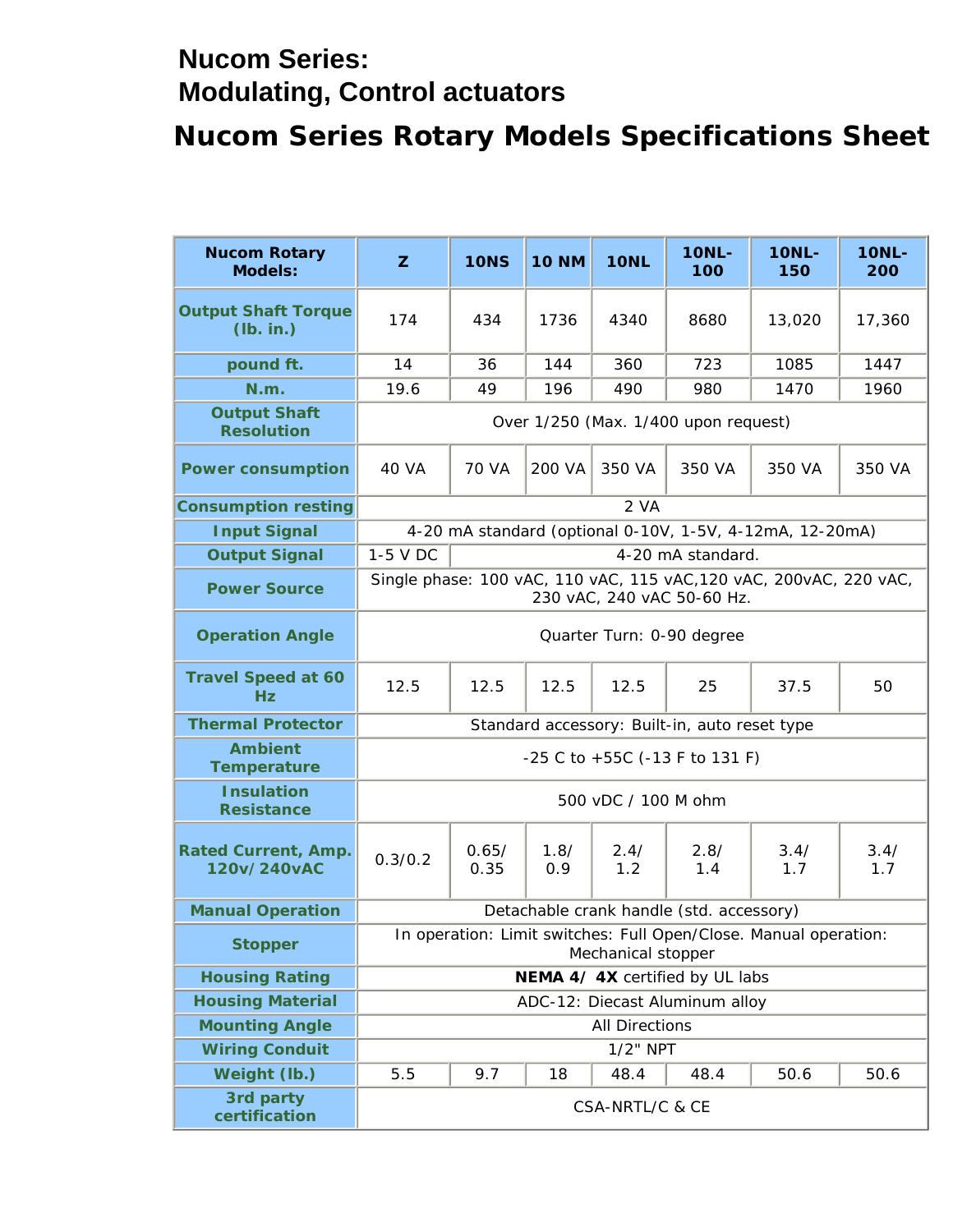### **Unic Series: On/Off electric actuators**

# **Unic Series Rotary Models Specifications Sheet**

| <b>Unic Rotary Models:</b>                     | ${\bf z}$                                                                                                                  | 05   | $10 - 15$ | 10                                                                                                                                                                | 20   | 40         | 60   | 100   | 150    | 200    |
|------------------------------------------------|----------------------------------------------------------------------------------------------------------------------------|------|-----------|-------------------------------------------------------------------------------------------------------------------------------------------------------------------|------|------------|------|-------|--------|--------|
| <b>Output Shaft Torque</b><br>(lb. in.)        | 87                                                                                                                         | 347  | 434       | 868                                                                                                                                                               | 1736 | 3472       | 5208 | 8680  | 13,020 | 17,360 |
| pound ft.                                      | $\tau$                                                                                                                     | 29   | 36        | 72                                                                                                                                                                | 144  | 289        | 434  | 723   | 1085   | 1447   |
| N.m.                                           | $9.8\,$                                                                                                                    | 39   | 49        | 98                                                                                                                                                                | 196  | 392        | 588  | 980   | 1470   | 1960   |
| <b>Power Source</b>                            | Single phase: 24 vAC up to Unic 40, 110 vAC, 120 vAC, 220 vAC, 230 vAC, 240<br>vAC 50-60 Hz. 24 vDC voltage up to Unic 20. |      |           |                                                                                                                                                                   |      |            |      |       |        |        |
| <b>Operation Angle</b>                         | Quarter Turn: 0-90 degree                                                                                                  |      |           |                                                                                                                                                                   |      |            |      |       |        |        |
| <b>Travel Speed at 60 Hz</b>                   | 3.3<br>sec.                                                                                                                | 12.5 | 12.5      | 25                                                                                                                                                                | 25   | 25         | 25   | 25    | 37.5   | 50     |
| <b>Driving Motor</b>                           | 8 W                                                                                                                        | 8W   | 20 W      | 20 W                                                                                                                                                              | 30 W | <b>90W</b> | 90 W | 100 W | 100 W  | 100 W  |
| <b>Thermal Protector</b>                       | Standard accessory: Built-in, auto reset type                                                                              |      |           |                                                                                                                                                                   |      |            |      |       |        |        |
| <b>Ambient Temperature</b>                     | $-25$ C to $+55$ C ( $-13$ F to 131 F)                                                                                     |      |           |                                                                                                                                                                   |      |            |      |       |        |        |
| <b>Insulation Resistance</b>                   | 500 vDC / 100 M ohm                                                                                                        |      |           |                                                                                                                                                                   |      |            |      |       |        |        |
| <b>Rated Motor Current Amp.</b><br>120v/240vAC |                                                                                                                            |      |           | $\left 0.7/0.3\left 0.7/0.3\left 0.65/0.35\left 0.65/0.35\left 1.1/0.55\left 1.8/0.9\left 1.9/1.0\right 3.4/1.7\right 3.4/1.7\right.\right \right.\right.\right.$ |      |            |      |       |        |        |